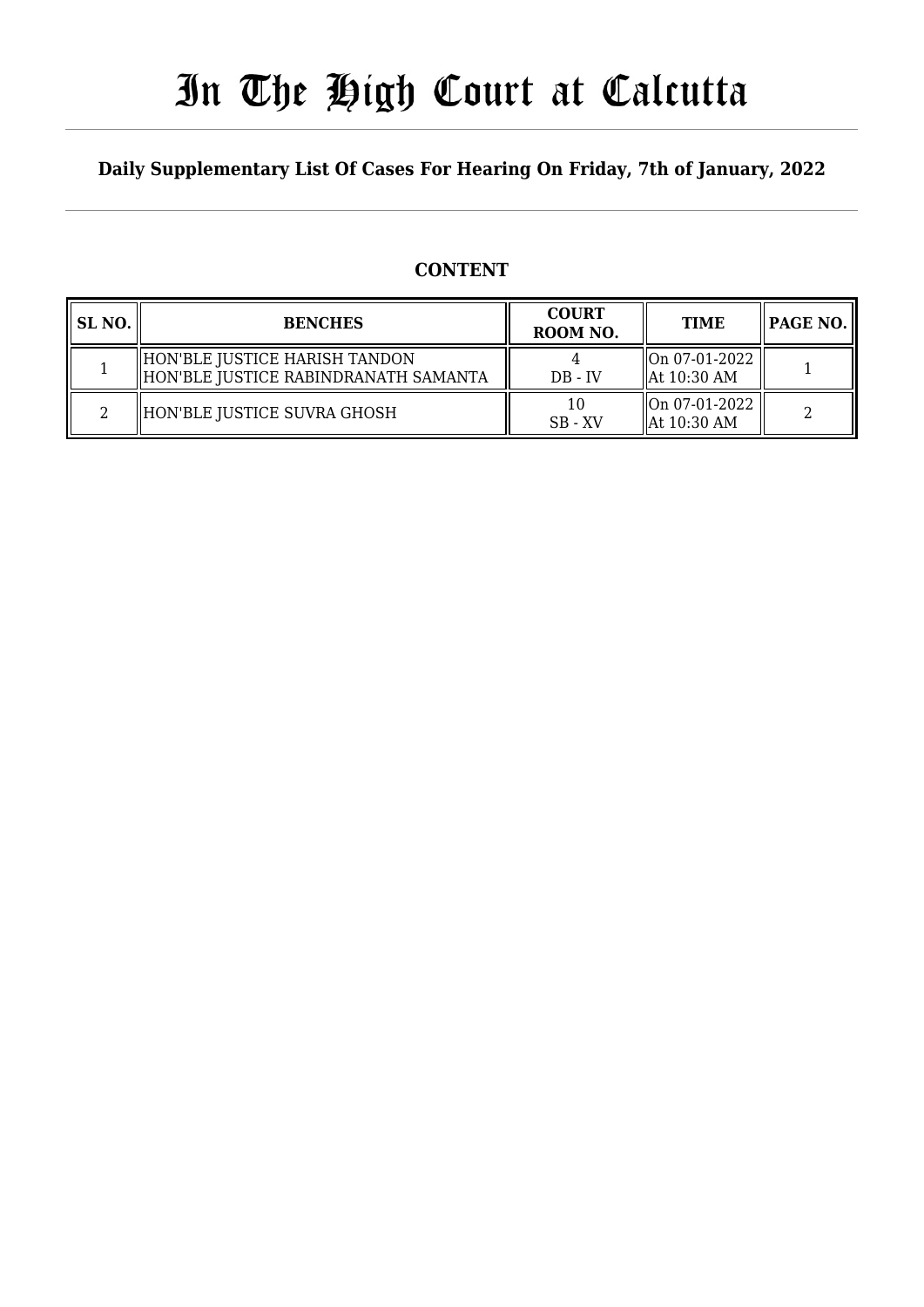

## Calcutta High Court **In The Circuit Bench at Port Blair**

## **Appellate Side**

**DAILY CAUSELIST For Friday The 7th January 2022**

**COURT NO. 4**

**DIVISION BENCH (DB - IV)**

**AT 10:30 AM**

### **HON'BLE JUSTICE HARISH TANDON HON'BLE JUSTICE RABINDRANATH SAMANTA**

**(VIA VIDEO CONFERENCE)**

#### **FROM PRINCIPAL BENCH**

**FROM 6TH DECEMBER, 2021 (MONDAY) - ADMISSION OF APPEALS UNDER ORDER XLI RULE 11 OF THE CODE OF CIVIL PROCEDURE, 1908 INCLUDING APPLICATIONS CONNECTED THERETO (UPTO 2016);**

**MATTERS RELATING TO TRIBUNALS UNDER ARTICLES 323A AND 323B OF THE CONSTITUTION OF INDIA INCLUDING APPLICATIONS CONNECTED HERETO (EXCLUDING TAX MATTERS);**

**MATTERS UNDER SECTION 27 OF THE ELECTRICITY REGULATORY COMMISSION ACT, 1998 INCLUDING APPLICATIONS CONNECTED THERETO;**

**APPEAL FROM ORDER RELATING TO EDUCATION UNDER GROUP-II AND APPLICATIONS CONNECTED THERETO;**

#### **LAWAZIMA MATTERS.**

**NOTE : 1) HEARING MATTERS WILL BE TAKEN UP EVERY TUESDAY.**

#### **MOTION**

1 WP.CT/192/2021  $[N.T.W.]$ SHIBSHANKAR BISWAS AND ANR VS UNION OF INDIA AND ORS. PHATICK DAS